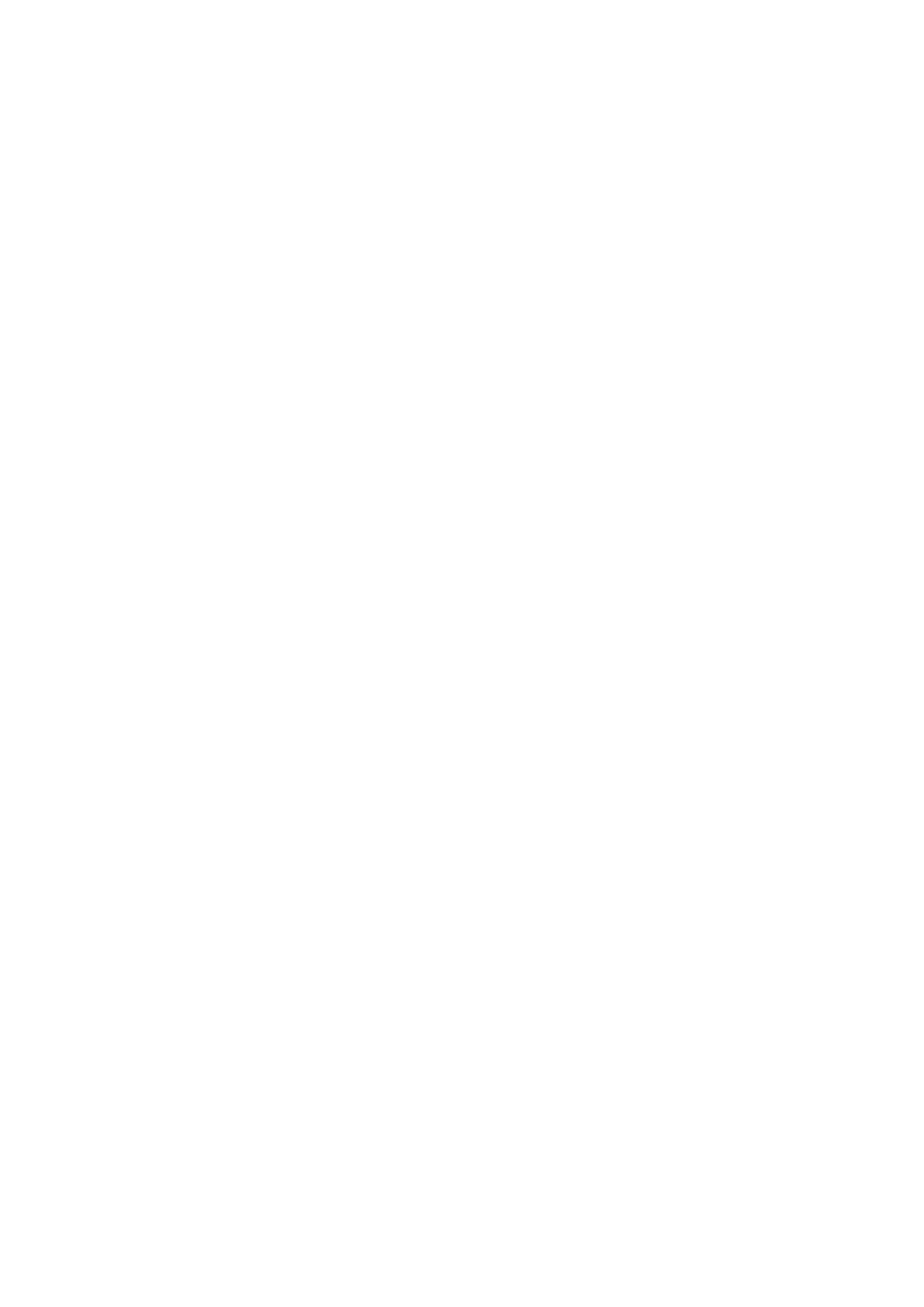**UK NEQAS for Microbiology, P O Box63003, NW9 1GH** Tel: +44 (0)20 8905 9890 Fax: +44 (0)20 8205 1488 email: organiser@ukneqasmicro.org.uk web: h©p://www.ukneqasmicro.org.uk

## **Specimen 4963 Intended result: CMV IgG Positive**  Two participants returned results for more than one analyser/platform.



Overall performance for this specimen was excellent with 100% of participants reporting the correct result. The majority of the participants tested the sample with the Abbott: Architect assay (n=16) followed by the BioMeriéux: Vidas assay (n=15).

## **Specimen 4963**

#### **Intended result: CMV IgG Low Avidity**

27 participants did not test the specimens for CMV IgG Avidity.



#### **Specimen 4963 IgG avidity results**

Overall performance for this specimen was excellent with 96% of the participants reporting the correct result with one participant reporting the specimen incorrectly with high IgG avidity (n=1 BioMeriéux: Vidas).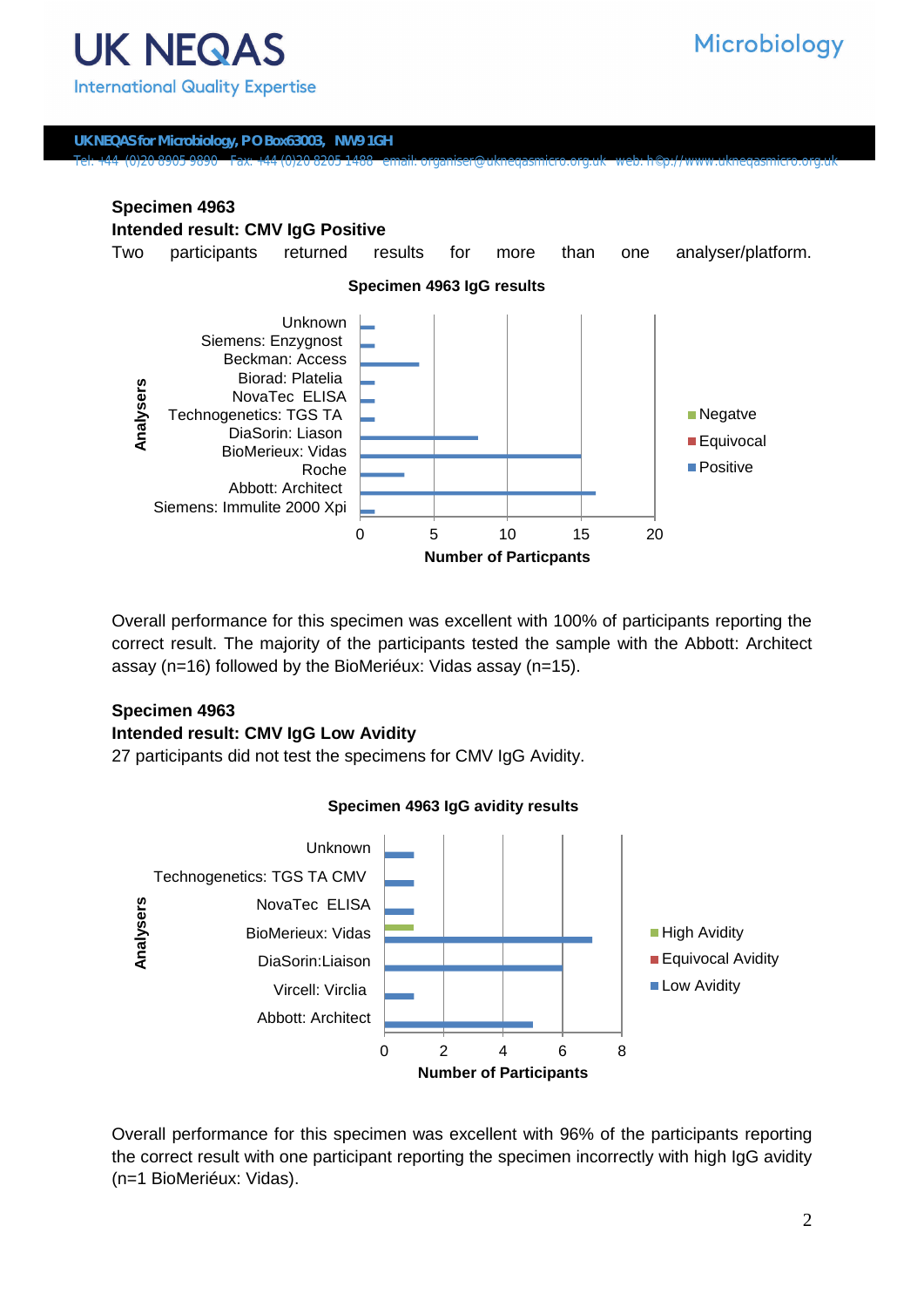





Tel: +44 (0)20 8905 9890 Fax: +44 (0)20 8205 1488 email: organiser@ukneqasmicro.org.uk web: http://www.ukneqasmicro.org.uk

# **Specimen 4964**

# **Intended result: CMV IgM Negative**

Four participants returned results for more than one analyser/platform and two participants did not test for CMV IgM.



Overall performance for this specimen was excellent with 96% of the participants reporting the correct result. Two participants reported an incorrect positive result for the CMV IgM marker using the Abbott: Architect (n=1) and Beckman: Access assays (n=1).

# **Specimen 4964 Intended result: CMV IgG Positive**

Two participants returned results for more than one analyser/platform.

**Specimen 4964 IgG results** 



Overall performance for this sample was excellent with 98% of the participants reporting the correct result. One participant using the Abbott: Architect submitted an incorrect equivocal result.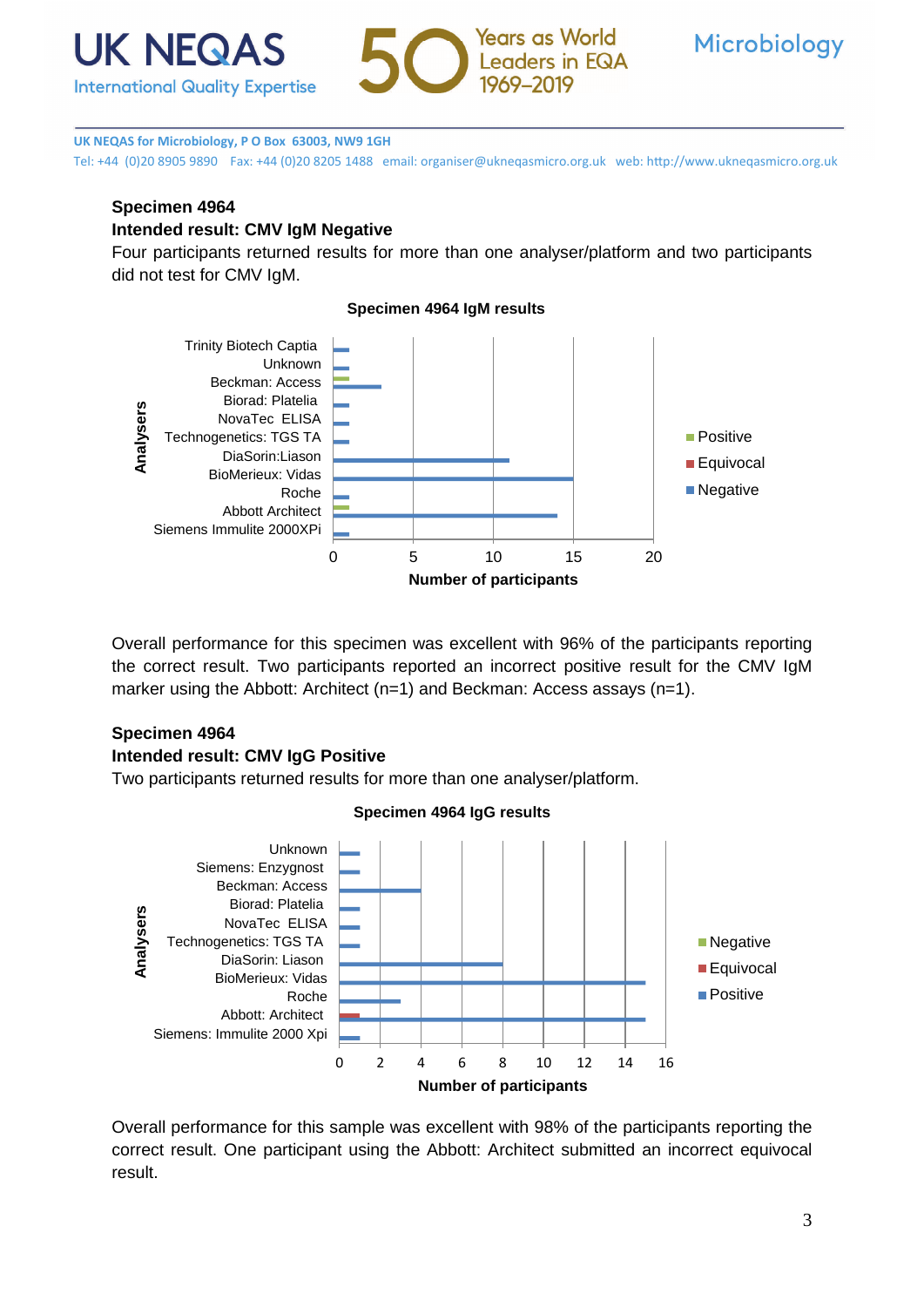





Tel: +44 (0)20 8905 9890 Fax: +44 (0)20 8205 1488 email: organiser@ukneqasmicro.org.uk web: http://www.ukneqasmicro.org.uk

# **Specimen 4964**

**Intended result: CMV IgG High Avidity** 

29 participants did not test for CMV IgG Avidity.



Overall performance for this sample was excellent with 100% of the participants reporting the correct results.

## **Specimen 4965**

#### **Intended result: CMV IgM Positive**

Four participants returned results for more than one analyser/platform and two participants did not test for CMV IgM.



## **Specimen 4965 IgM results**

Overall performance for this marker was satisfactory with 61% of participants reporting the correct result. All BioMeriéux: Vidas users reported a CMV IgM negative/equivocal result for this specimen. Table 1 below shows the individual test results with reported index values and reported overall interpretations by BioMeriéux: Vidas users.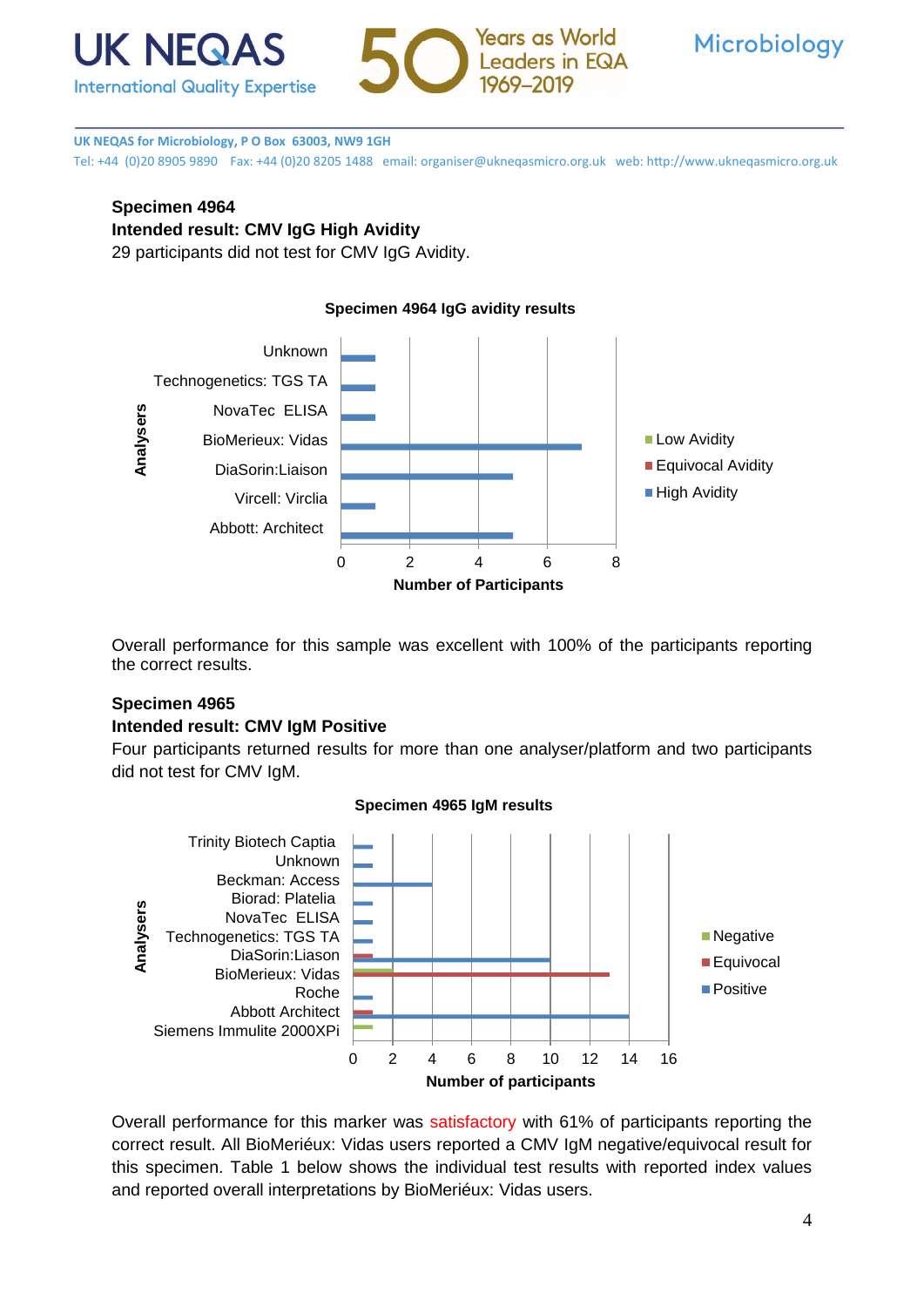



Tel: +44 (0)20 8905 9890 Fax: +44 (0)20 8205 1488 email: organiser@ukneqasmicro.org.uk web: http://www.ukneqasmicro.org.uk

| Lab<br><b>Number</b> | <b>Batch number</b> | Cut-off reading/grey<br>zone | <b>CMV</b><br>IgM<br>result<br>(OD) | <b>CMV</b><br>IgM<br>result<br>(Index) | CMV IgM<br>result<br>interpretation: |
|----------------------|---------------------|------------------------------|-------------------------------------|----------------------------------------|--------------------------------------|
| 1                    | 1006377630          | $0.7 - 0.9$                  | <b>Not</b><br>reported              | 0.74                                   | Equivocal                            |
| $\overline{2}$       | 1006377630          | 1                            | <b>Not</b><br>reported              | 0.76                                   | <b>Negative</b>                      |
| 3                    | 1006463790          | $0.7 - 0.9$                  | 0.78                                | 0.74                                   | Equivocal                            |
| 4                    | 1006463790          | $0.7 - 0.9$                  | <b>Not</b><br>reported              | 0.78                                   | Equivocal                            |
| 5                    | 1006463790          | $07 - 0.9$                   | Not<br>reported                     | 0.63                                   | <b>Negative</b>                      |
| 6                    | 1006463790          | Not reported                 | <b>Not</b><br>reported              | 0.82                                   | Equivocal                            |
| 7                    | 1006556470          | $0.7 - 0.9$                  | 0.76                                | 0.75                                   | Equivocal                            |
| 8                    | 1006556470          | $0.7 - 0.9$                  | <b>Not</b><br>reported              | 0.75                                   | Equivocal                            |
| 9                    | 190306              | 0.9                          | Not<br>reported                     | 0.63                                   | <b>Negative</b>                      |
| 10                   | 190306-0            | 0.7                          | Not<br>reported                     | 0.76                                   | Equivocal                            |
| 11                   | 190306-0            | $0.7 - 0.9$                  | <b>Not</b><br>reported              | 0.69                                   | Equivocal                            |
| 12                   | 1006556470          | 0.9                          | <b>Not</b><br>reported              | 0.72                                   | Equivocal                            |
| 13                   | 1006556470          | $0.7 - 0.9$                  | <b>Not</b><br>reported              | 0.76                                   | Equivocal                            |
| 14                   | 1006556470          | $0.7 - 0.9$                  | N/A                                 | 0.78                                   | Equivocal                            |
| 15                   | 190420-0            | $0.7 - 0.9$                  | <b>Not</b><br>reported              | 0.75                                   | Equivocal                            |
|                      |                     |                              | Median                              | 0.75                                   |                                      |

**Table 1: BioMeriéux: Vidas users results for specimen 4965 CMV IgM**

Three non BioMeriéux: Vidas users did report incorrect result for the sample (equivocal result was reported by a DiaSorin: Liaison (n=1) and an Abbott: Architect (n=1) user and a negative result by a Siemens: Immulite assay user).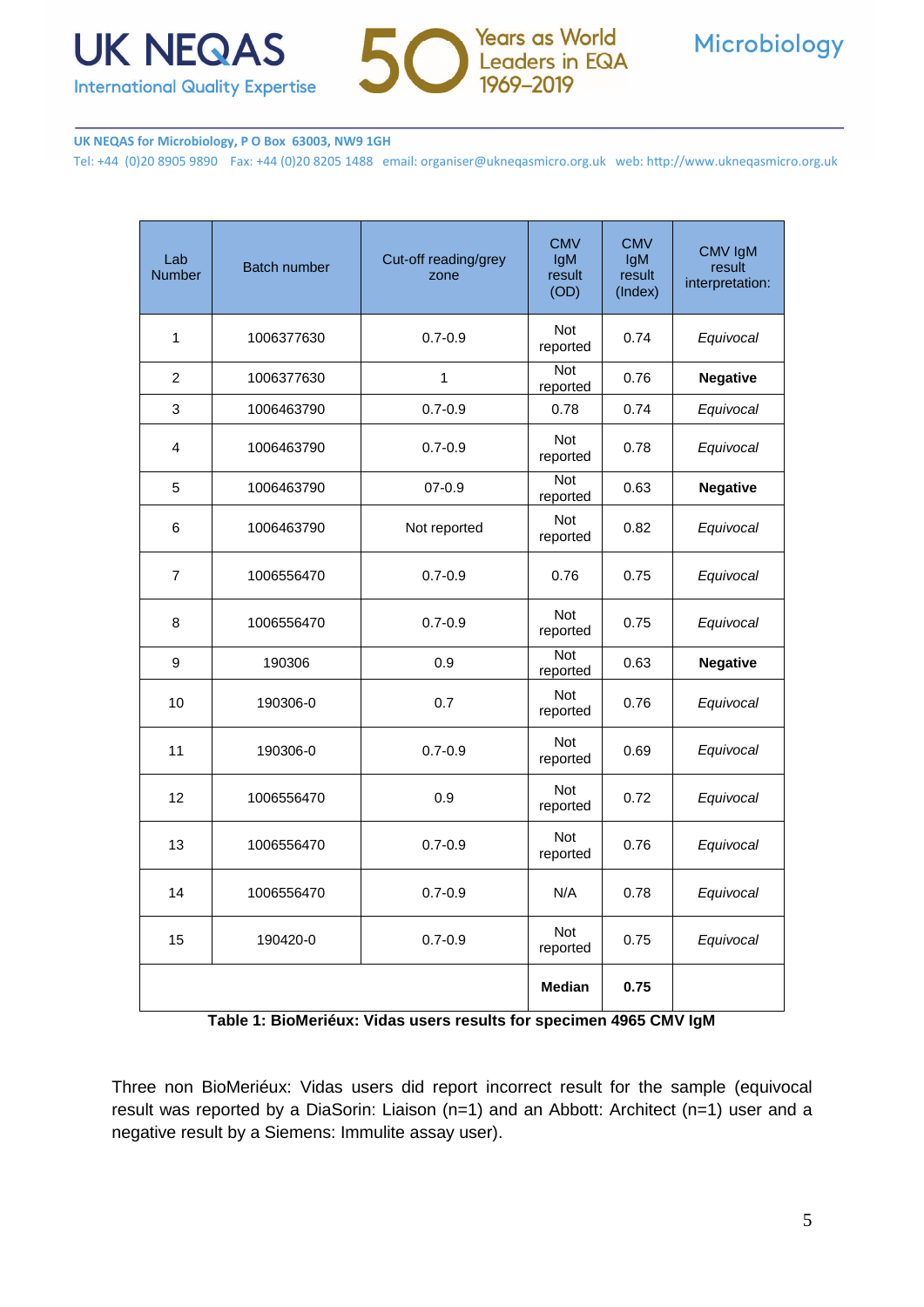





Tel: +44 (0)20 8905 9890 Fax: +44 (0)20 8205 1488 email: organiser@ukneqasmicro.org.uk web: http://www.ukneqasmicro.org.uk

# **Specimen 4965**

## **Intended result: CMV IgG Positive**

Two participants submitted results for more than one analyser/platform and two participants did not test the sample for CMV IgG.



Overall performance for this sample was excellent with 98% of the participants reporting the correct result, with one participant reporting an incorrect equivocal CMV IgG result (Beckman: Access).

## **Specimen 4965**

### **Intended result: CMV IgG Low /Equivocal Avidity**

31 participants did not test for the CMV IgG avidity.

## **Specimen 4965 IgG avidity results**



Overall performance for this specimen was excellent with 100% of the reporting the correct results.

## **Specimen 4965 IgG results**